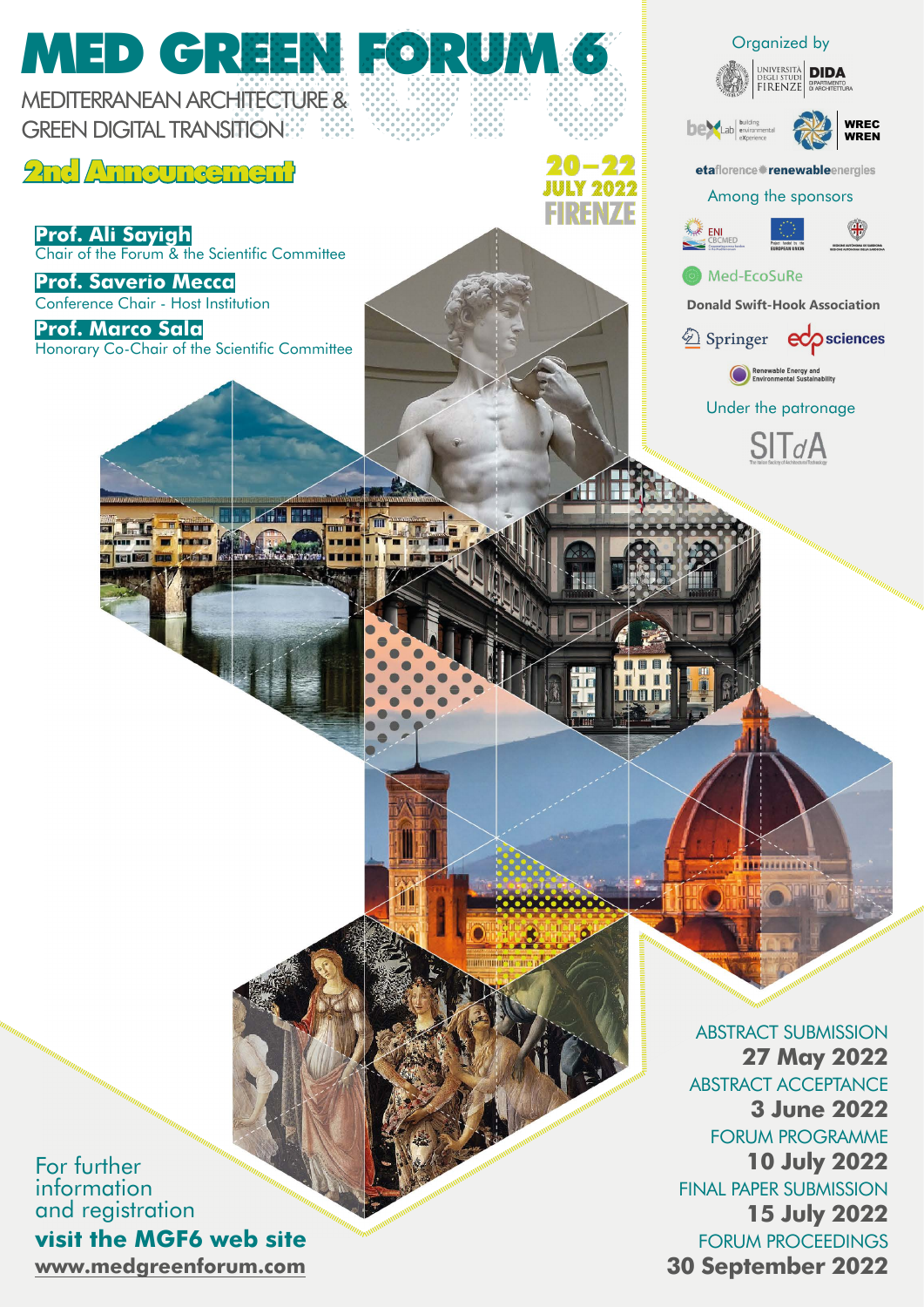MEDITERRANEAN ARCHITECTURE & **GREEN DIGITAL TRANSITIONS** 

2nd Announcement

## SESSIONS & TOPICS



Chairs: Mohsen Aboulnaga - *Cairo University*, Alessandra Battisti - *Sapienza University of Rome*

Topics include:

- › Health and living cities
- › Urban Resilience and Climate Change
- › Regeneration challenges of Mediterranean Cities
- › Green urban infrastructure and green public spaces / Urban farming & foresting
- › Positive energy districts / Energy communities
- › ICT innovations for sustainable cities / Urban Digital Twin

### **2.BUILDINGS**

### sustainable, retrofitted and renovated buildings

Chairs: Alfonso Senatore - *OnGreening*, Maria Luisa Germanà - *University of Palermo*

Topics include:

- › Positive Energy Buildings
- › Biophilic architecture
- › Innovative Retrofits, Renovations and Deep Renovations / Revitalization of Historical Buildings
- › Advanced survey, collection and management of buildings data
- › Vernacular architecture / Bioclimatic and passive strategies / Adaptive building
- $\rightarrow$  Innovative buildings management and operation in the entire life-cycle

### **3.TECHNOLOGIES**

### circular and ecological materials, nature-based solutions for the built habitat

Chairs: Derya Oktay - *Maltepe University*, Alessandro Rogora - *Politecnico di Milano*

Topics include:

- › Natural, local, reused and recycled building materials
- › Bioclimatic Passive Solutions
- › Nature-based Solutions
- › Renewable Energy Technologies
- › Digitized production of building elements
- › Digital Technologies for efficient building management / Sensors and IoTs

### **4.HUMANS**

### environmental comfort and well-being, energy efficiency and users' conscious behavior

Chairs: Carla Balocco - *University of Florence*, Despina Serghides - *The Cyprus Institute*

Topics include:

- › Human environmental comfort and wellbeing
- › Environmental Monitoring Systems
- › Humans as sensors to drive qualitative indicators
- › Human pro-active behaviours & energy consciousness
- $\rightarrow$  ICT platforms for user experience of building management  $\rightarrow$  Sustainable communities for energy efficiency and environmental quality

### **5.PROCESSES**

### methods, policies and education for inclusive co-planning and co-design

Chairs: Manuel Correia Guades - *University of Florence*, Elena Gigliarelli - *CNR Roma* Topics include:

- › Predictive planning and design
- › Innovative co-planning and co-design processes
- › Living Lab experiences
- › Data-driven and evidence-based decision making
- › Policies and education
- › Application of digital tools for innovative planning, design and building life-cycle







### TECHNICAL COMMITTEE

Ali Sayigh *UK – Chair*

Marco Sala *University of Florence – Co-Chair* Mohsen Aboulnaga *Cairo University* Rachel Armstrong *KU Leuven, Belgium* Alessandra Battisti *Sapienza University of Rome* Rainer Hinrichs Rahlwes *EREF, Germany* Hussein A. Kazem *Sohar University, Oman* Donald Swift-Hook *Kingston University London*

### INTERNATIONAL COMMITTEE

Riadh Al Dabbagh - *Ajman University*, Carla Balocco - *University of Florence*, Imane Bennani - *International University of Rabat*, Chiheb Bouden - *Tunisi National School of Engineering*, Maurizio Carta - *University of Palermo*, Manuel Correia Guades - *University of Lisbon*, Loai Dabbour - *Al-Zaytoonah University of Jordan*, Maurizio De Lucia - *University of Florence*, Maria De Santis - *University of Florence*, Letizia Dipasquale - *University of Florence*, Youssef El Ganadi - *International University of Rabat*, Dora Francese - *Federico II University of Naples*, Ahmed Freewan - *Jordan University of Science and Technology*, Maria Luisa Germanà - *Sapienza University*, Elena Gigliarelli - *National Research Council of Italy*, Debora Giorgi - *University of Florence*, Gregor Grunwald - *Jade University of Applied Sciences,* Jose Luis Molina Felix - *University of Seville*, Anna Moreno - *IBIMI*, Consuelo Nava - *Mediterranea University of Reggio Calabria*, Derya Oktay - *Maltepe University*, Carlo Pisano - *University of Florence*, Paola Puma - *University of Florence*, Susan Roaf - *Heriot Watt University*, Alessandro Rogora - *Polytechnic of Milan*, Alfonso Senatore - *OnGreening*, Despina Serghides - *The Cyprus Institute*, Antonella Trombadore - *University of Florence*, Antonella Violano - *Vanvitelli University of Campania*, Matteo Zambelli - *University of Florence*

### ORGANIZING COMMITTEE

Antonella Trombadore - *University of Florence*, Angela Grassi - *ETA Florence*, Gisella Calcagno - *University of Florence*, Juan Camilo Olano - *University of Florence*, Lucia Montoni - *University of Florence*, Giacomo Pierucci - *University of Florence*, Youssef El Ganadi - *International University of Rabat*

**1 2 3 4 5**

# MED GREEN FORUM 6